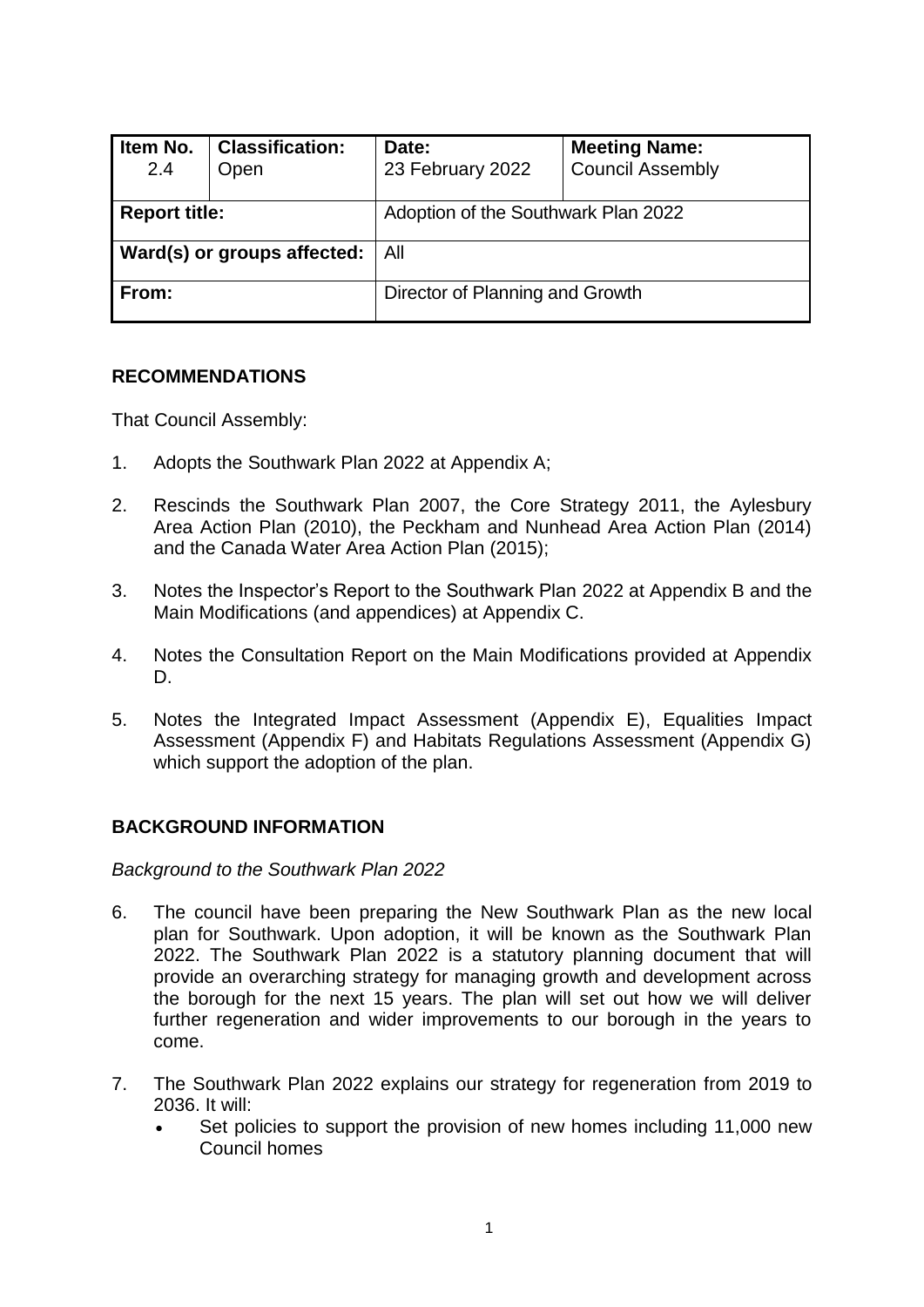- Protect our existing schools, youth and community facilities in the borough and provide more where this is needed
- Protect local businesses and attract more businesses into the borough to increase job opportunities
- Support our high streets and increase the range of shops to increase their vitality
- Direct growth to certain areas of the borough, predominantly in the Old Kent Road, Elephant and Castle, Canada Water, East Walworth, Blackfriars Road, Bankside and along the River Thames where there is greater public transport accessibility
- Introduce policies to improve places by enhancing local distinctiveness and protecting our heritage assets
- Set policies to provide more green infrastructure, tackle the climate emergency and to promote opportunities for healthy activities
- Designate or extend a number of new public open spaces and require the creation of new public open space on a number of strategic site allocations across the borough
- 8. The Southwark Plan 2022 is a spatial plan. Not only does it set out planning policies to guide development but it also explains how development will be delivered and may inform future decisions about investment in infrastructure. The Southwark Plan 2022 will form part of Southwark's development plan along with the London Plan. It is a regeneration strategy for Southwark and will be used to make decisions on planning applications.

## **Key policy changes**

- 9. The Southwark Plan 2022 includes strategic development targets for the delivery of homes, jobs and office and retail floorspace. Policy also sets out our spatial strategy and where we expect different types of development and require open space to come forward in each of the vision areas in the borough. The plan will deliver the following targets:
	- 40,035 homes between 2019 and 2036 (2,355 new homes per annum), this includes 10,217 homes on small sites between 2019 and 2036 (601 new homes per annum).
	- 11,000 council homes will be delivered by 2043 as part of the overall housing target
	- 58,000 total jobs between 2019 and 2036 including at least 1,000 new green jobs through the Southwark Green New Deal<sup>1</sup>. The targets for the distribution of jobs are:

| Borough, Bankside and London Bridge Opportunity 10,000<br>Area |        |
|----------------------------------------------------------------|--------|
| <b>Elephant and Castle Opportunity Area</b>                    | 10,000 |

<sup>1</sup> <sup>1</sup> The council now has a higher target of 5,000 new green jobs in the climate strategy and action plan (2021)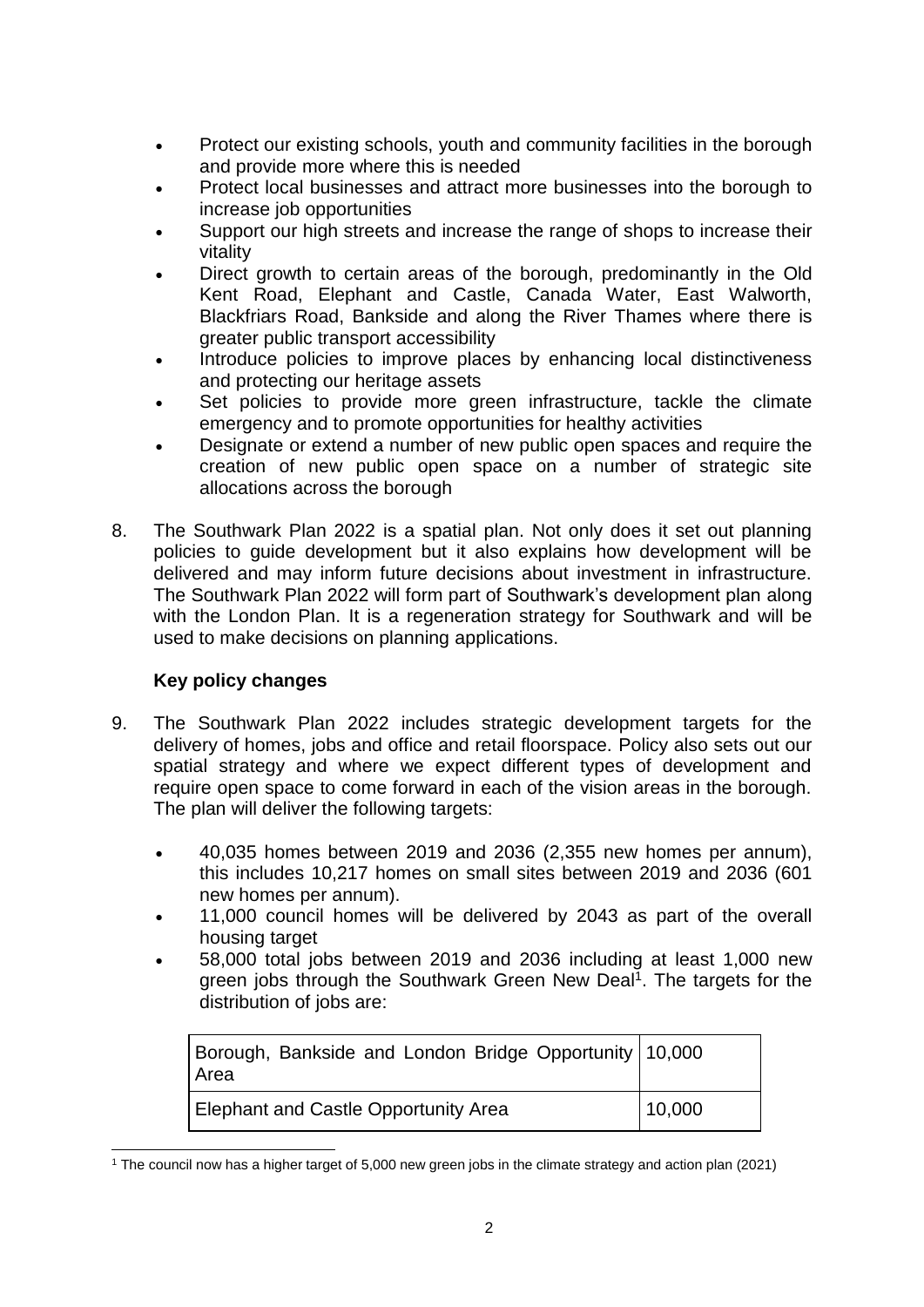| Canada Water Opportunity Area         | 20,000 |  |
|---------------------------------------|--------|--|
| <b>Old Kent Road Opportunity Area</b> | 10,000 |  |
| Other town centres                    | 8,000  |  |

- 460,000 sqm office floorspace between 2019 and 2036 (equating to around 35,500 jobs). Around 80% of new offices will be delivered in the Central Activities Zone. Additional offices will be delivered in the Canada Water and Old Kent Road Opportunity Areas and in town centres;
- 90,000sqm additional employment floorspace between 2019 and 2036 outside the CAZ including industrial, distribution, hybrid and studio workspace;
- 76,670 sqm net new retail floorspace between 2019 and 2036 6,560sqm convenience retail, 42,130sqm comparison goods retail, 27,980sqm food and beverage). The targets for the distribution of the retail floorspace are:

| Elephant and Castle Major Town Centre   | 10,000sqm |
|-----------------------------------------|-----------|
| <b>Peckham Major Town Centre</b>        | 7,000sqm  |
| Canada Water Opportunity Area           | 40,000sqm |
| CAZ and district and local town centres | 19,670sqm |

- The growth of other activities that create successful places such as places to work, leisure, arts and culture, sports, schools, health centres and tourist activities. We will encourage developments to focus on the strengths of places that make the different areas of the borough distinctive and respect and integrate with the local and historic context and communities.
- The location and design of new development contributing to securing our targets of carbon neutrality by 2030 and net zero carbon by  $2050<sup>2</sup>$
- Increase the provision of open space in the borough by requiring the provision of 11 hectares of new open space as identified in site allocations along with the designation of MOL, BOL and OOS as identified on the Policies Map.
- 10. The Plan introduces a fast track route for developments delivering 40% social rented and intermediate housing with a policy compliant mix (minimum 25% social rented and minimum 10% intermediate) and in the Aylesbury Action Area Core delivering 60% social rented and intermediate housing with a policy compliant mix (in accordance with Table 2 in the Southwark Plan 2022), where the scheme does not have to follow a viability tested route to encourage an increase in the provision of affordable housing.
- 11. It introduces the requirement for all development that proposes housing to provide affordable housing or a payment in lieu towards the delivery of council

<sup>1</sup>  $2$  This target means the Plan will contribute to securing the national net zero target by 2050 and the borough target of doing all we can to be net zero by 2030.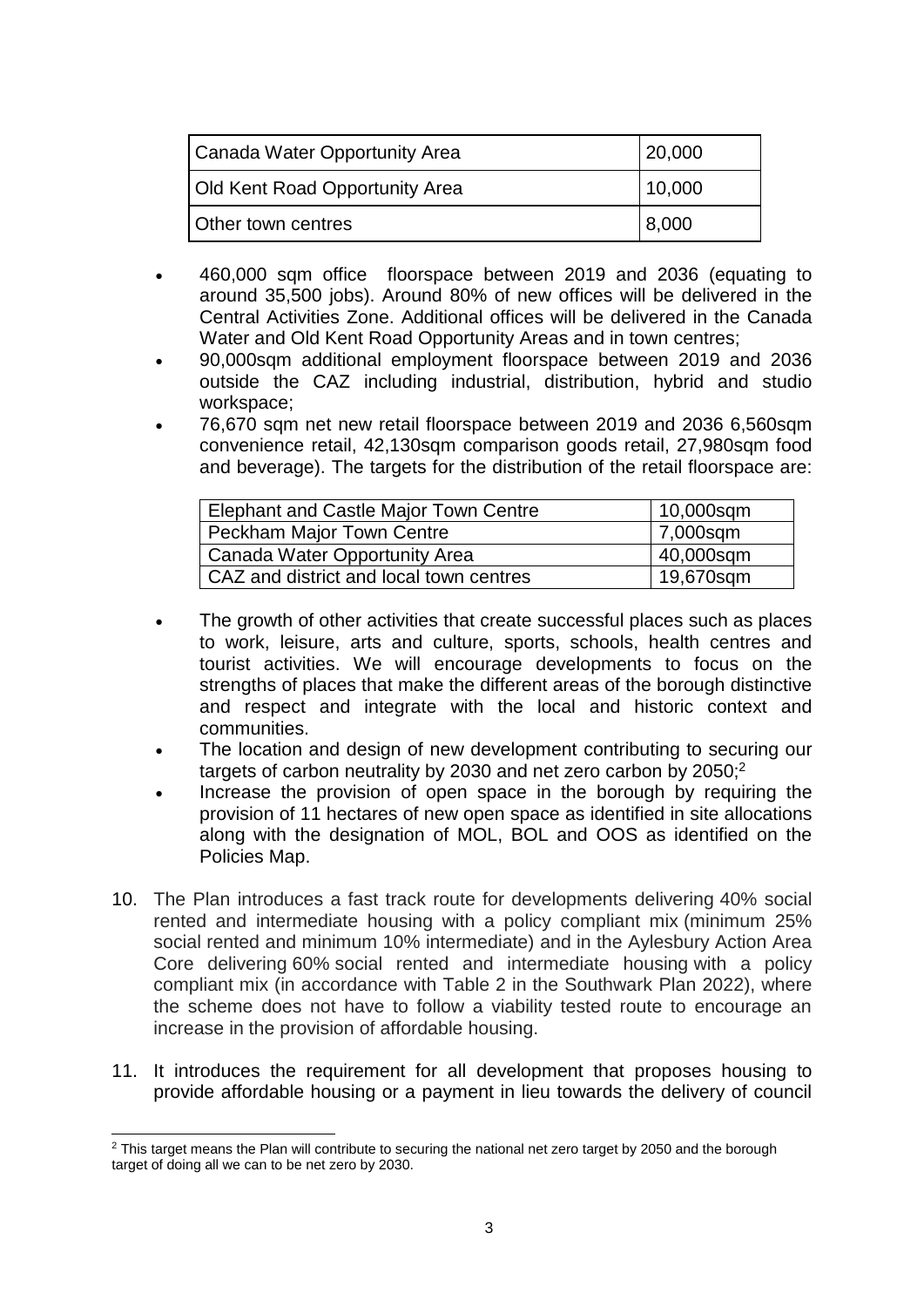homes. The Plan also includes the requirement for the provision of a minimum of 35% affordable housing on direct let student housing schemes, as well as the provision of 27% of student rooms at affordable student rent (defined by the Mayor of London), subject to viability. Nomination schemes for student housing are required to provide a minimum of 35% of rooms at affordable student rent (defined by the Mayor of London), subject to viability.

- 12. The Plan introduces the requirement for at least 10% or more affordable workspace on developments proposing 500sqm GIA or employment floorspace.
- 13. The climate change target for this Plan is to be net zero by 2050 as set out in the Climate Change Act 2008. The council has declared a Climate Emergency with the ambition to reach carbon neutrality by 2030. This plan is a stepping stone towards meeting this 2030 ambition and there is a climate change thread throughout the Plan to address climate change. The Southwark Plan 2022 requires the reduction of emissions by 100% on 2013 regulations for residential developments, and 40% for non-residential, and there will be an early review of the Plan to encourage greater on site carbon reduction performance and ensure the carbon offset price fully covers off setting costs.
- 14. While the Southwark Plan 2022 must be in general conformity with the London Plan and the National Planning Policy Framework, it can adapt some of these policies to reflect specific issues in Southwark. It will replace the Core Strategy (2011), the saved Southwark Plan (2007), the Aylesbury Area Action Plan (2010), the Peckham and Nunhead Area Action Plan (2014) and the Canada Water Area Action Plan (2015).
- 15. The Southwark Plan 2022 at Annex 5 sets out the policies and site allocations from the Area Actions Plans that the Southwark Plan 2022 is replacing.
- 16. A review of all of the policies in the Area Action Plans ('AAPs') took place and they have been replaced in the Southwark Plan 2022 with more up to date policies. In the Aylesbury AAP there were two policies in the AAP which provided higher standards. These were the family homes and the space standards. Therefore these have been brought into the plan. There is also a modification to reduce the parking standards requested by TfL to enable general conformity with the London Plan.
- 17. A review of all of the site allocations in the AAPs took place, the Council set out the current status of each site in the AAPs to decide which sites should be taken forward in the Southwark Plan 2022. The Council removed all of the sites that are being built or that were completed from the list to take forward to the Southwark Plan 2022. All of the other sites that were in the AAPs have been included in the Southwark Plan 2022 where necessary. A site allocation for the Aylesbury Area Action Core has been added to the Southwark Plan 2022 at the Main Modifications which sets out the development requirements in the Action Area Core, to ensure the delivery of homes and social rented homes and it also includes design guidance, including tall building guidance as set out in the Area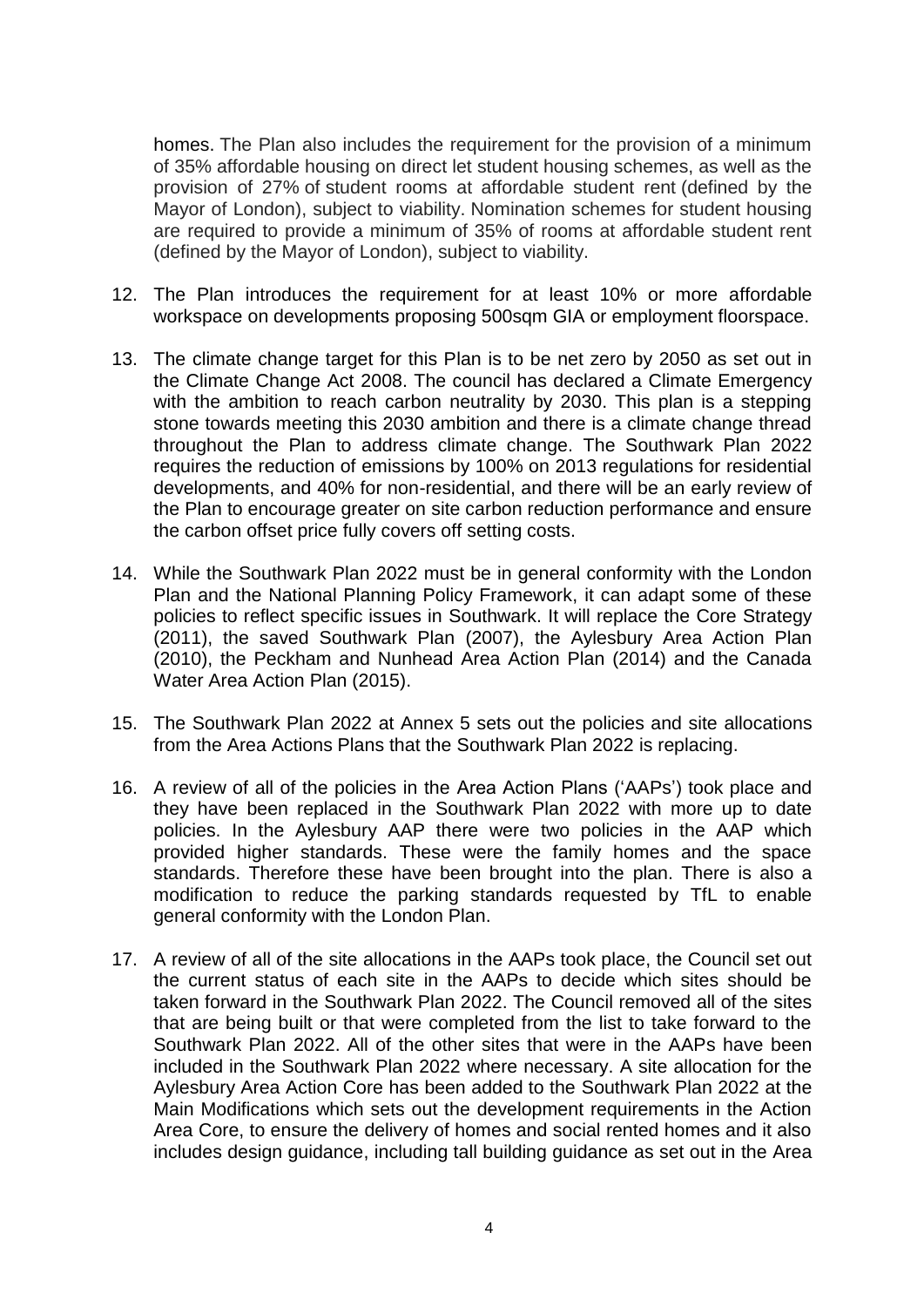Action Plan. Some of the smaller sites from the Area Action Plans have not been included as they can come forward as windfall sites through the development management policies in the Southwark Plan 2022.

18. Further information on the rescinding of the AAPs is set out in EIP211<sup>3</sup> -Rescinding Note and EIP202a – Aylesbury Background Paper.

## **KEY ISSUES FOR CONSIDERATION**

## **Southwark Plan 2022**

19. The Southwark Plan 2022 contains the following sections.

## Area Visions

20. Area Visions provide the strategic vision for the future of Southwark's distinct places. They set out key infrastructure enhancements, opportunities for public realm and transport improvements and growth opportunities. Area Visions also identify the character of different places to be renewed, retained or enhanced. Development proposals should be within the context of the relevant Area Vision and should demonstrate how they contribute towards the strategic vision for that area.

## Strategic Targets

21. The strategic development targets policy set out the targets the Plan seeks to achieve for the delivery of homes, jobs and office and retail floorspace. The Southwark's Places policy also sets out our spatial strategy and where we expect different types of development and require open space to come forward in each of the vision areas in the borough.

## Strategic Policies

22. Strategic policies are borough-wide policies which set out the council's strategy to work with local people to improve neighbourhoods and create new opportunities for the future. The Southwark Plan 2022 contains six strategic policies to deliver the Borough Plan's values and priorities spatially ('Homes for all', 'Southwark Together', 'A great start in life', 'A green and inclusive economy', 'Thriving neighbourhoods and tackling health inequalities' and 'Climate Emergency').

## Development Management Policies

23. Development management policies are detailed planning policies which are used to assess planning applications.

<sup>1</sup>  $3$  EIP document numbers relate to Examination in Public documents available on the NSP Examination website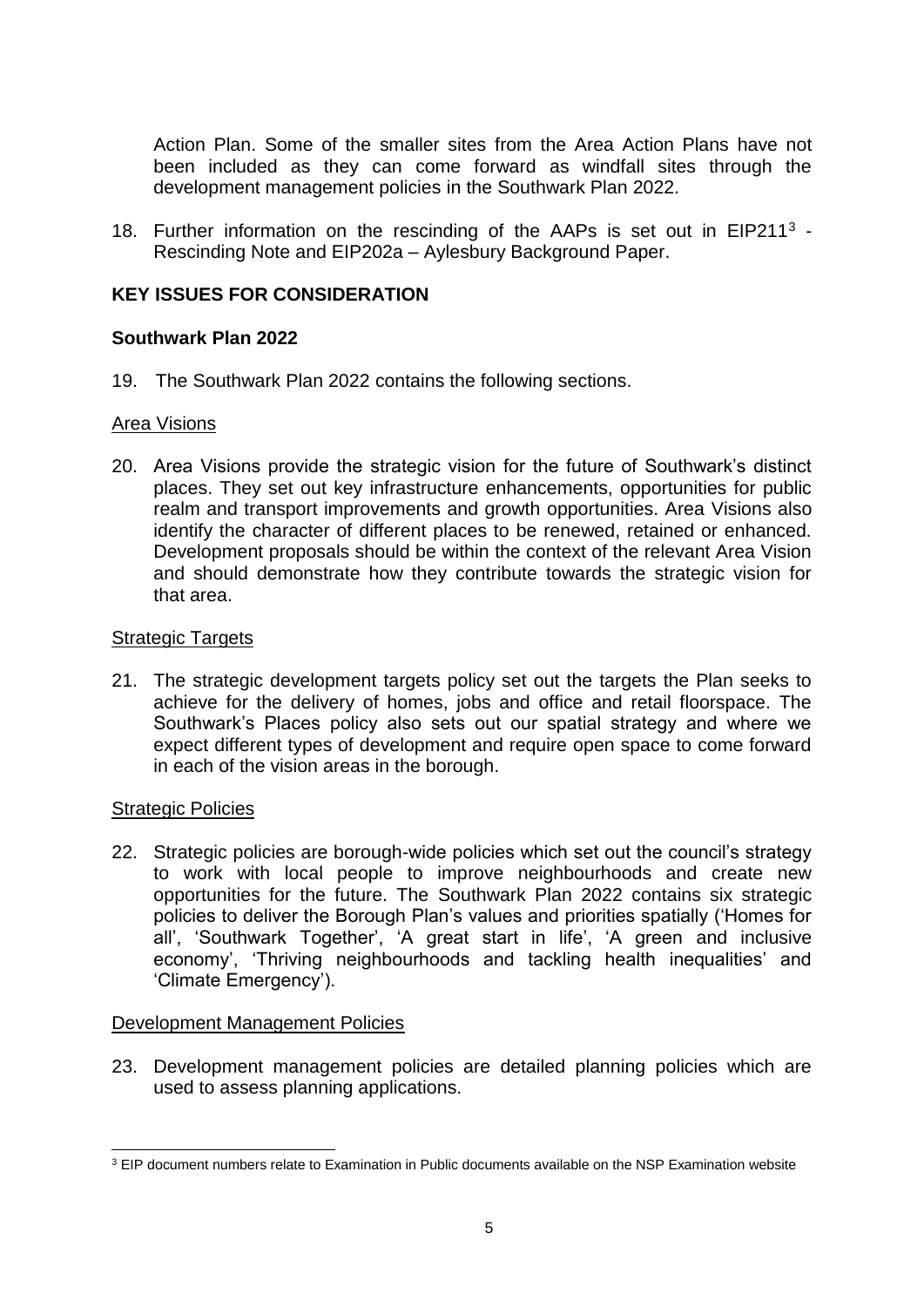#### Site Allocations

- 24. Site Allocations are planning policies which apply to potential development sites of strategic importance. Site Allocations are needed to ensure that when strategic sites come forward for redevelopment they integrate into their surroundings and contribute towards meeting the local area's spatial needs. Site allocations are also needed to demonstrate the Southwark Plan 2022 has been developed in conformity with the London Plan, which requires boroughs to identify strategic development sites which can meet housing targets and future infrastructure and land use needs.
- 25. Site Allocations set out land use requirements that must be provided as part of any redevelopment alongside other acceptable land uses. Site Allocations may specify development provides new public open space, public access routes or social infrastructure, such as health or education facilities. Site Allocations are not required for sites which are likely to be redeveloped acceptably under the development management policies of the Southwark Plan 2022.

#### Monitoring Framework

- 26. A comprehensive monitoring framework has been prepared to accompany the plan which will be used to monitor development coming forward in the borough.
- 27. This monitoring framework details the data we will collect and publish working towards a new digital monitoring system. Monitoring data and results will be published in the Authority Monitoring Report (AMR). The AMR sets out the type and amount of development and conservation taking place in Southwark. It sets out an evaluation of whether planning policies are making a difference and lets us assess how the policies can be improved by future plan making. These will enable us to measure our progress and success, ensuring we track and evaluate changes that make Southwark successful, such as full employment, health improvements, a more skilled labour market and places that are safe and clean.
- 28. This framework replaces the monitoring frameworks in the Aylesbury Area Action Plan, Canada Water Area Action Plan and Peckham and Nunhead Area Action Plan. Where there are relevant indicators from the AAPs they have been carried forward into this framework.

## **Inspector's Report**

- 29. The Inspector's report contains their assessment of the New Southwark Plan in terms of Section 20(5) of the Planning & Compulsory Purchase Act 2004 (as amended). It considers:
	- whether the Plan's preparation has complied with the duty to co-operate;
	- whether the Plan is compliant with the legal requirements; and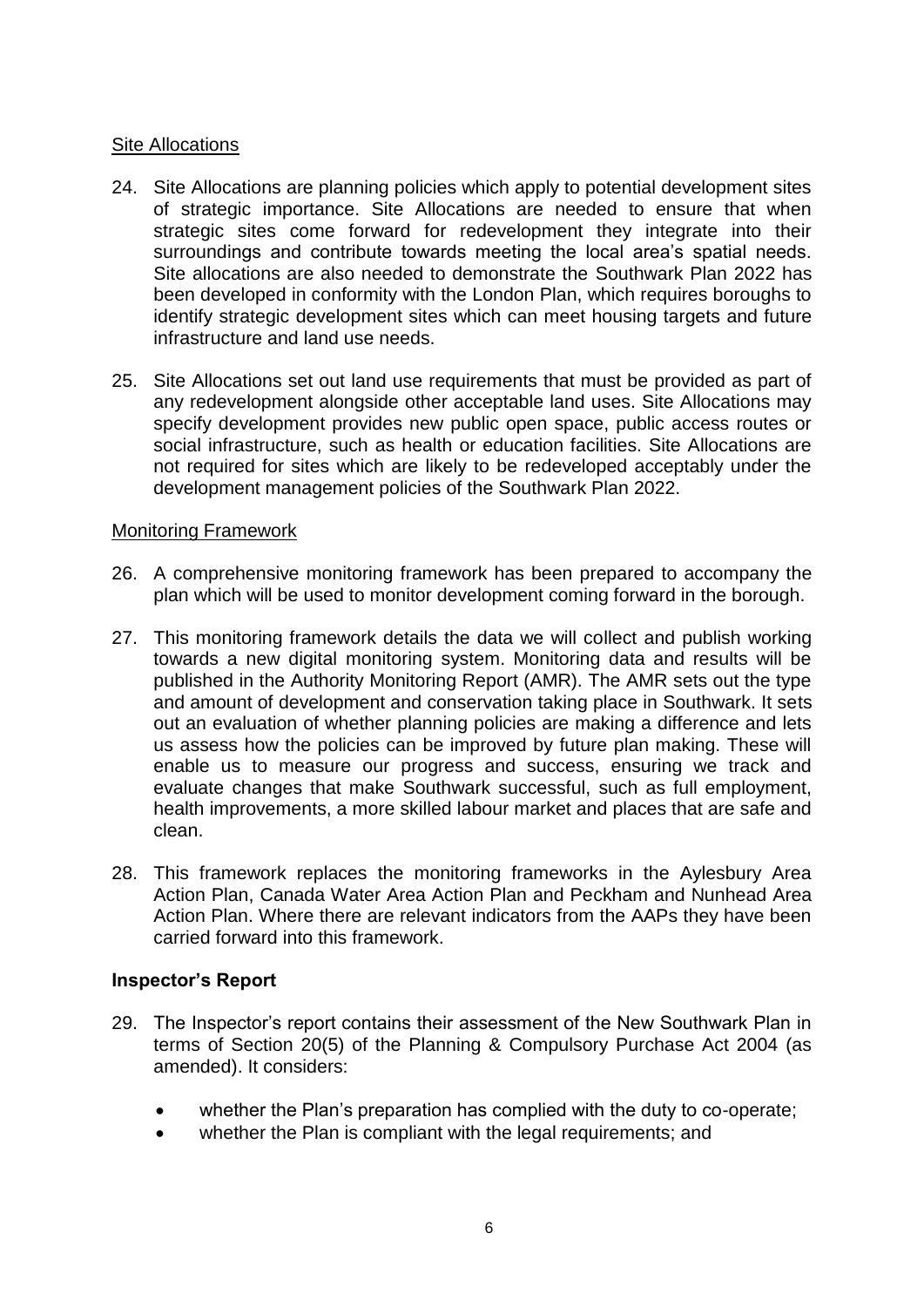- whether it is sound as set out in the National Planning Policy Framework (NPPF) 2021 (paragraph 35) which is clear that in order to be sound, a Local Plan should be positively prepared, justified, effective and consistent with national policy.
- 30. The Report concludes that the Duty to Cooperate has been met and that with the recommended main modifications set out in the Appendix, the New Southwark Plan satisfies the requirements referred to in Section 20(5)(a) of the 2004 Act and is sound.
- 31. The Main Modifications are provided at Appendix C, these have been incorporated into the Southwark Plan 2022 at Appendix A.
- 32. Following the Main Modifications consultation (6 August to 24 September 2021) the Inspectors have made further amendments to a number of the policies, these are:
	- Old Kent Road area vision amended Bakerloo Line Extension Phase 2 developments from 2023-2027 to post 2023
	- Policy P5 (Student homes) amended wording to include subject to viability and amended the wording to be clear on affordable student rooms
	- Policy P55 (Protection of amenity) moved the additional text that was added to the reasons in the main modification to the policy itself
	- Policy P28 (Strategic Protected Industrial Land), P29 (office and business development) and P30 (affordable workspace) - amended the wording slightly of the additional clause relating to using conditions to restrict changes of use within Class E to ensure that the use of conditions meets the tests set out in national policy.
	- Policy IP3 (CIL and S106 planning obligations) amended to clarify in the policy that the term 'policy requirements' would include the 'must' and 'should' requirements set out in the individual site allocation policies.
	- NSP51 (land between St Thomas Street, Fenning Street, Melior Place and Snowfields) –added medical or healthcare uses as options to the site requirements.
	- NSP71 (Aylesham Centre and Peckham Bus Station) changed the capacity back to an indicative capacity of 850 homes rather than the minimum capacity of 700 – this will be updated again in the housing trajectory.
	- Policy P17 (efficient use of land) changed to "optimises land use" instead of "optimises the efficient use of land".
	- Policy P18 (listed buildings and structures) changed conserve and enhance to conserve or enhance.
	- Policy P19 (conservation areas) changed conserve to preserve and changed character and appearance to character or appearance
	- Policy P21 (borough views) changed development must to development should.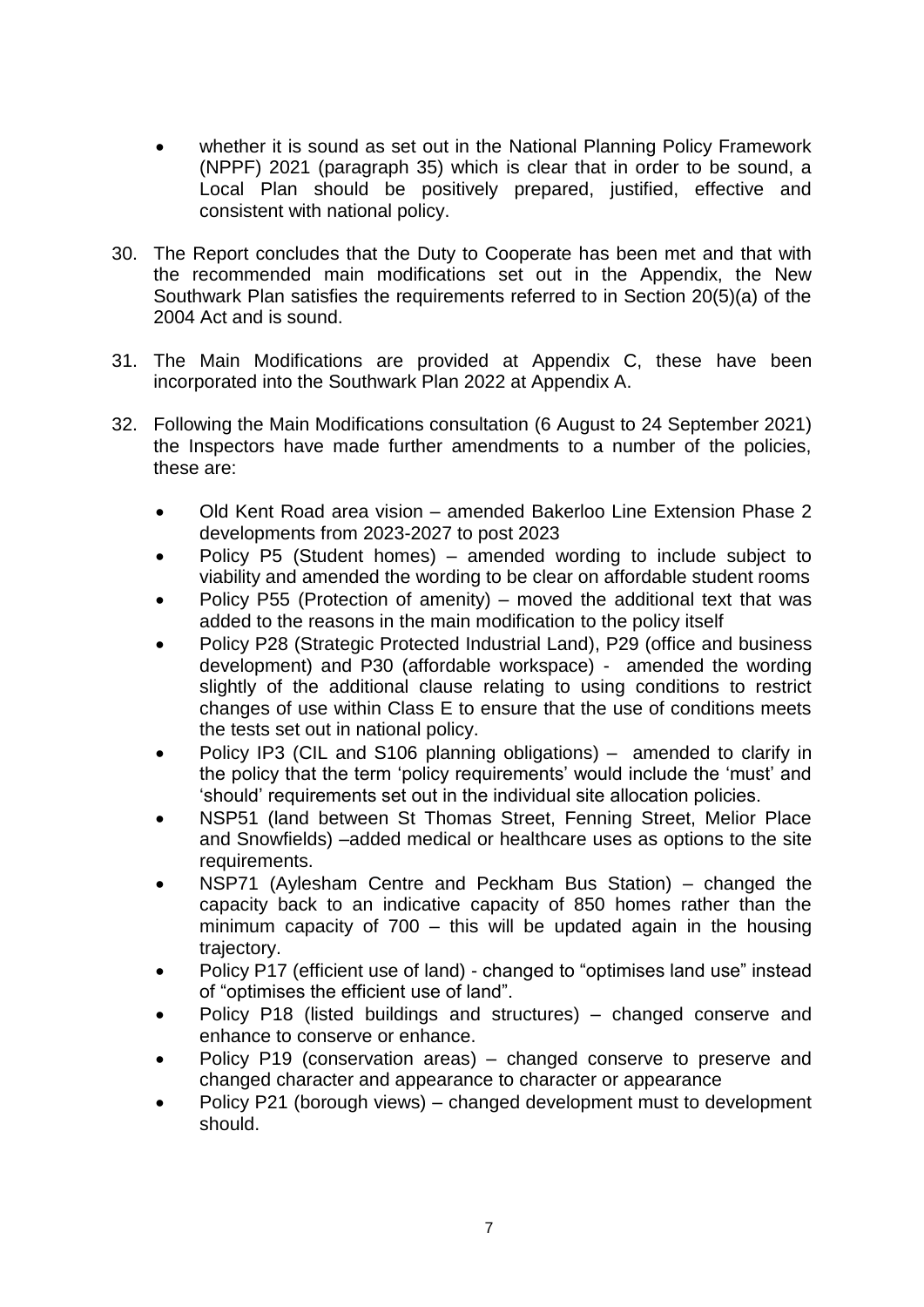33. The numbering of the policies and site allocations have been updated throughout the Southwark Plan 2022 to take account of any modifications, including new policies or amendments to the site allocations. Therefore the final numbering will differ from the policy and site allocation references in Paragraph 32, the Inspector's Report and the Main and Additional Modifications and the supporting documents (Integrated Impact Assessment, Equalities Impact Assessment and Habitats Regulation Assessment).

#### **Consultation on the New Southwark Plan**

- 34. There have been several stages of consultation between 2013 and 2021. Details of the public consultation carried out to date are set out in the Consultation Report at Appendix D.
- 35. The New Southwark Plan was submitted to the Planning Inspectorate for Examination in January 2020. As part of the Examination in Public another consultation was carried out from August to October 2020, which allowed the council to gain feedback on changes to the plan which were recommended by the Inspectors (EIP27A and B, Council's Proposed Changes to the Submitted New Southwark Plan, August 2020).
- 36. The public hearings took place virtually from 23 February 11 March 2021 and 19 April – 30 April 2021. Following these hearings, The Inspectors wrote a post hearings letter on 28 May 2021 and under Section 20(7)(c) of the Planning and Compulsory Purchase Act (2004). The Council asked the Inspectors to recommend Main Modifications to ensure the Plan is sound. The Main Modifications comprised the Council's Proposed Changes to the Submitted New Southwark Plan and any changes required for soundness or arose during the Examination in Public, The Council consulted on the Main Modifications for 7 weeks as recommended by the Inspectors from 6 August 2021 to 24 September 2021.
- 37. The consultation sought comments only relating to the main modifications however additional modifications were also published.
- 38. "Main modifications" are material changes to the submitted Plan which are necessary to make it sound and legally compliant. Main modifications can only be recommended by Inspectors at the request of the Local Planning Authority.
- 39. "Additional modifications" (minor modifications) are proposed non-consequential amendments to the Plan not necessary for soundness. These generally involve changes that enhance the clarity of the plan without materially affecting the implementation of plan policies and to provide factual updates. The examination does not concern itself with 'additional modifications' and these changes are a matter for the Council to make to its plan. The Inspectors advised that when consulting on proposed main modifications, the Council also publishes a schedule of its additional modifications for completeness. Additional Modifications were published at the same time.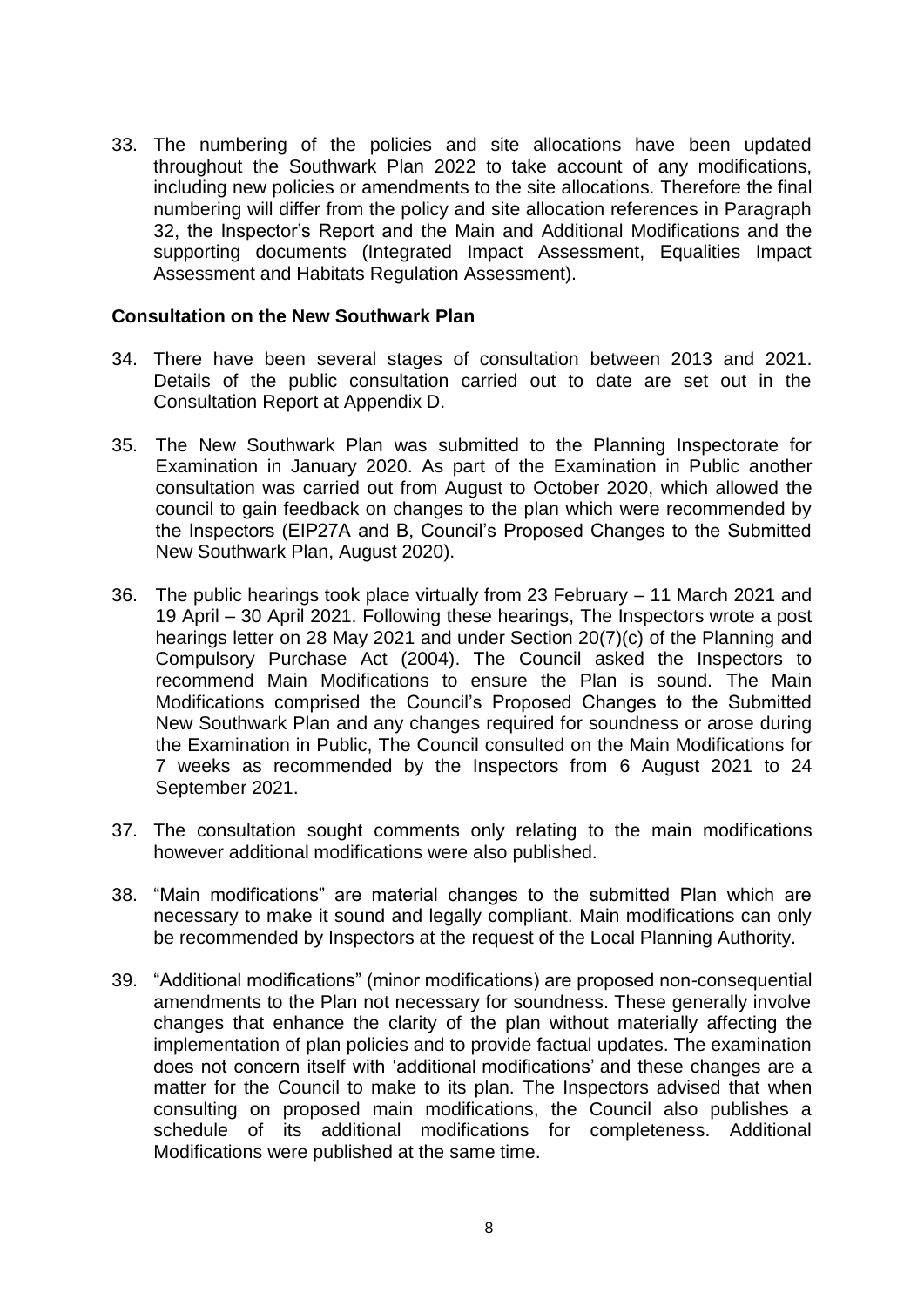40. The Inspectors have considered all duly made representations on the Main Modifications to the New Southwark Plan. 68 representations were received to the Main Modifications to the New Southwark Plan. Summaries of the consultation representations received and the council's response to the representations (based on the Inspectors report) are attached at Appendix D.

#### **Weighting of the Southwark Plan 2022**

- 41. Paragraph 48 of the NPPF states that decision makers may give weight to relevant policies in emerging plans according to the stage of preparation of the emerging plan, the extent to which there are unresolved objections to the policy and the degree of consistency with the Framework.
- 42. The Inspectors issued their Inspector's Report setting out the Main Modifications required to the New Southwark Plan which have been incorporated into the Plan at Appendix A. Cabinet then recommended the plan for adoption by Council Assembly at the Cabinet meeting of 7 December 2021. The Inspectors confirmed the Plan was sound subject to the Main Modifications, and the plan is at an advanced stage so it can be afforded 'substantial' weight in decision making. Since the Cabinet decision of 7 December 2021, the Southwark Plan 2022 policies have been applicable to all new applications which were submitted after 8 December 2021. This has been updated on the planning pages of the council's website.
- 43. The recommendation to Council Assembly is that the plan is adopted on 23 February 2022 replacing the saved policies of the 2007 Southwark Plan, the 2011 Core Strategy, the Aylesbury Area Action Plan 2010, the Peckham and Nunhead Area Action Plan 2014 and the Canada Water Area Action Plan 2015. The plan will then have full weight and the development plan documents listed above will be formally rescinded.

## **Next Steps**

- 44. The adopted Plan will be referred to as 'the Southwark Plan' (2022).
- 45. Following adoption, the plan will be reviewed and updated on an ongoing basis to take into account any changing circumstances affecting Southwark or any changes in regional and national policy as required. Additional or updated Supplementary Planning Documents may be prepared to support the delivery of the plan's policies. This will be determined through an updated Local Development Scheme.

## **Plan Review**

46. The Inspector's Report identifies areas where some issues would be monitored upon implementation of the plan and any changes to policies required would be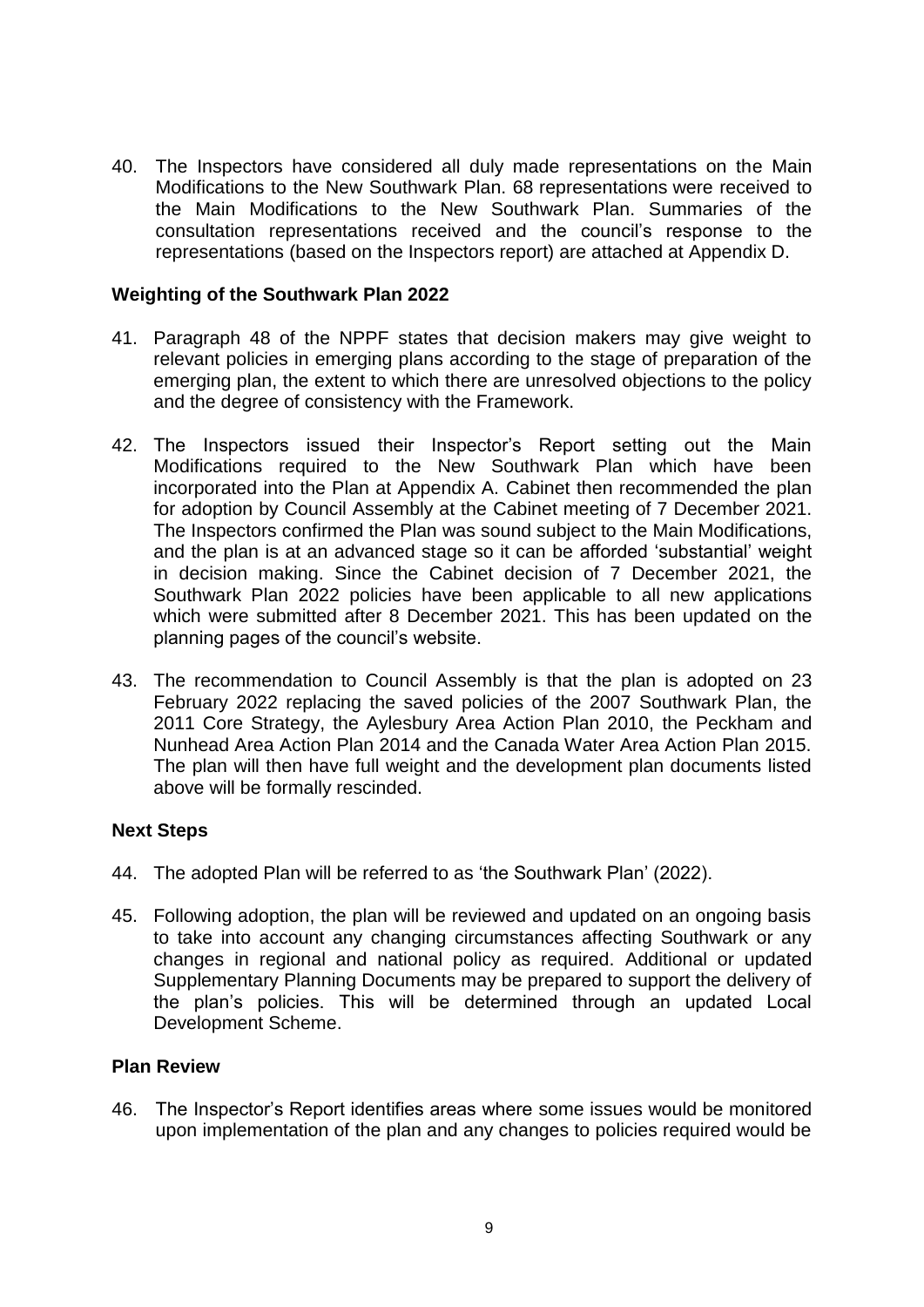appropriate in a future plan review. The Inspectors identified the following potential areas:

- Gypsies and Travellers if required to take into account a London wide approach
- House boats to respond to both the Council's emerging evidence and any wider London approach on the matter
- Elephant and Castle site allocations long-term effects of the Covid19 pandemic on the demand for commercial floorspace and whether this points to an alternative strategy or more flexible approach to the mix of uses on allocated sites in this part of the Borough
- Climate change responding to the changing context on climate change as part of plan review
- Retail ongoing monitoring and the usual processes of plan review will inform the appropriate timing as to when the Plan's retail policies should be revisited
- It would be a matter for plan review as to whether further specificity is required to guide tree lined new streets in the Borough
- Transport policies the monitoring framework will provide for measuring the effectiveness on transport policies in the Southwark Plan 2022 and whether further intervention/mitigation would be necessary as part of the plan review process.
- Monitoring the phased delivery of the Canada Water Masterplan.

## **Community Impact Statement/Equalities (including socio-economic impacts) Impact Statement**

- 47. The Public Sector Equality Duty (PSED) contained in Section 149 (1) of the Equality Act 2010 imposes a duty on public authorities (including the Council to have, in the exercise of their functions, due regard to three "needs" which are central to the aims of the Act
	- a) The need to eliminate discrimination, harassment, victimisation and any other conduct prohibited by the Act
	- b) The need to advance equality of opportunity between persons sharing a relevant protected characteristic and persons who do not share it. This involves having due regard to the need to:
		- Remove or minimise disadvantages suffered by persons who share a relevant protected characteristic that are connected to that characteristic
		- Take steps to meet the needs of persons who share a relevant protected characteristic that are different from the needs of persons who do not share it;
		- Encourage persons who share a relevant protected characteristic to participate in public life or in any other activity in which participation by such persons is disproportionately low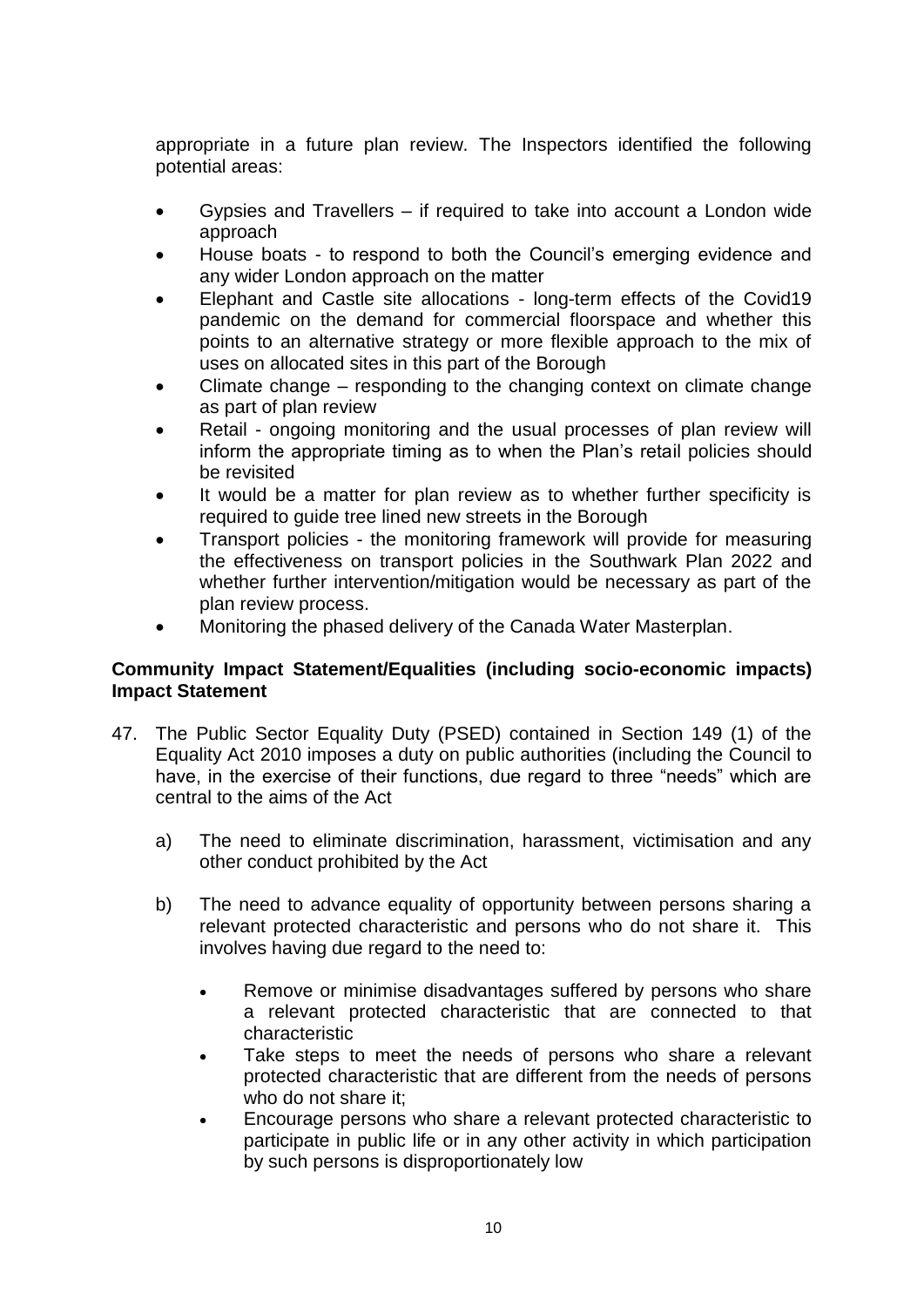- c) The need to foster good relations between persons who share a relevant protected characteristic and those who do not share it. This involves having due regard, in particular, to the need to tackle prejudice and promote understanding.
- 48. The protected characteristics are: race, age, gender reassignment, pregnancy and maternity, disability, sexual orientation, religion or belief, sex, marriage and civil partnership.
- 49. The purpose of the Southwark Plan 2022 is to facilitate development growth in the borough and deliver the vision of the principles and values in the Borough Plan, ensuring that community impacts are taken into account. The Southwark Plan 2022 is supported by an Equalities Impact Assessment which was taken into account in the Examination in Public as part of the supporting documentation to the plan. This has been reviewed as part of each stage of the Southwark Plan 2022 preparation and the final version (February 2022) supports the adoption of the plan.

#### **Health impact statement**

- 50. The purpose of the Southwark Plan 2022 is to facilitate development growth in the borough and deliver the vision of the principles and values in the Borough Plan, ensuring that health impacts are taken into account. Strategic Policy SP5 (healthy active lives) sets out how we will seek to maintain and improve the health of our residents, encouraging healthy lives by tackling causes of ill health and inequalities. This will be achieved through the policies in the Plan, including Policy P44 (healthy developments) which sets out the requirements for developments to encourage healthy lifestyle choices.
- 51. The Southwark Plan 2022 is supported by an Equalities Impact Assessment which was taken into account in the Examination in Public as part of the supporting documentation to the plan. This has been reviewed as part of each stage of the Southwark Plan 2022 preparation and the final version (February 2022) supports the adoption of the plan. This sets out potential health impacts, both positive and negative, of the policies of the Plan.

## **Climate change implications**

52. The Net Zero Carbon target for this Plan as set out in the Climate Change Act (2008). The Council has declared a Climate Emergency with the ambition to reach carbon neutrality by 2030. This Plan is a stepping stone towards meeting this 2030 carbon neutrality target. There is a climate change thread running throughout the Plan to mitigate against and adapt to address climate change. The Southwark Plan 2022 requires the reduction of emissions onsite by 100% on 2013 Building Regulations for major residential developments, and 40% for major non-residential. There will be an early review of the Plan to set out greater requirements for climate change mitigation and adaptation, including on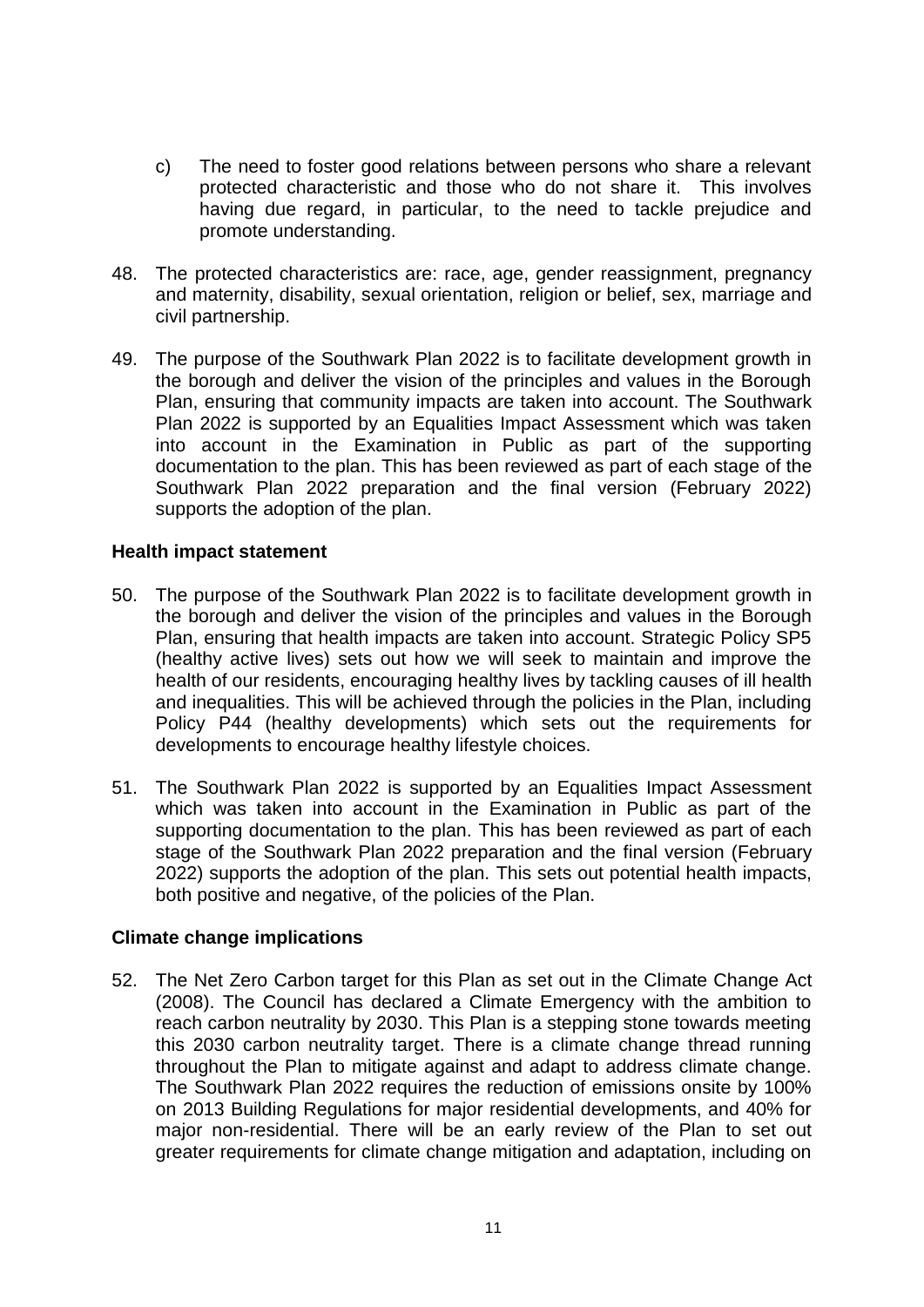site carbon reduction performance targets for small sites, exploration of embodied and whole lifecycle carbon, review of the heating and cooling and heat and energy sources onsite and reuse and retrofitting. The implementation of this Plan to deliver greater carbon reductions will be supported by upskilling officers and provision of guidance to deliver more sustainable development.

#### **Financial Implications**

53. There are no immediate resource implications arising from this report.

## **SUPPLEMENTARY ADVICE FROM OTHER OFFICERS**

#### **Director of Law and Governance (SH/02/22)**

- 54. As explained in the Background section to this report, the Southwark Plan 2022 is a statutory planning document and the Council must therefore have regard to the statutory framework for local plans set out in the Planning and Compulsory Purchase Act 2004 ('the Act') and the Town and Country Planning (Local Planning) (England) Regulations 2012 made under the Act.
- 55. In accordance with Section 20(5) of the Act the Inspectors have now issued their report which is included at Appendix B of this report following the conclusion of the independent examination held this year. The Inspectors have concluded that, subject to the inclusion of the Main Modifications included in *this* report at Appendix C, the Southwark Plan 2022 meets the legal requirements prescribed in Section 20(5) including that it is in general conformity with the London Plan and is sound and that the Council has fulfilled its duty to co-operate in relation to preparation of the Plan (Section 33A of the Act). The Southwark Plan 2022 is therefore now capable of adoption by the Council.
- 56. Cabinet has already agreed the Southwark Plan in accordance with Part 3C of the Constitution which states that matters reserved to full Cabinet include '*Approval for recommendation to council assembly of those proposals and plans contained in the council's budget and policy framework'*
- 57. Part 3A of the Constitution reserves the agreement of the policy framework, including development plan documents, to Council Assembly. Council Assembly is now being asked to adopt the Southwark Plan 2022 and agree to the rescission of the development plan documents listed at recommendation 2 of this report which will be superseded on adoption of the new Plan.

#### **Strategic Director of Finance and Governance (CE21/071)**

58. This report is requesting that Council Assembly agrees the Southwark Plan 2022 at Appendix A for adoption and agrees the rescission of the Southwark Plan 2007, the Core Strategy 2011, the Aylesbury Area Action Plan (2010), the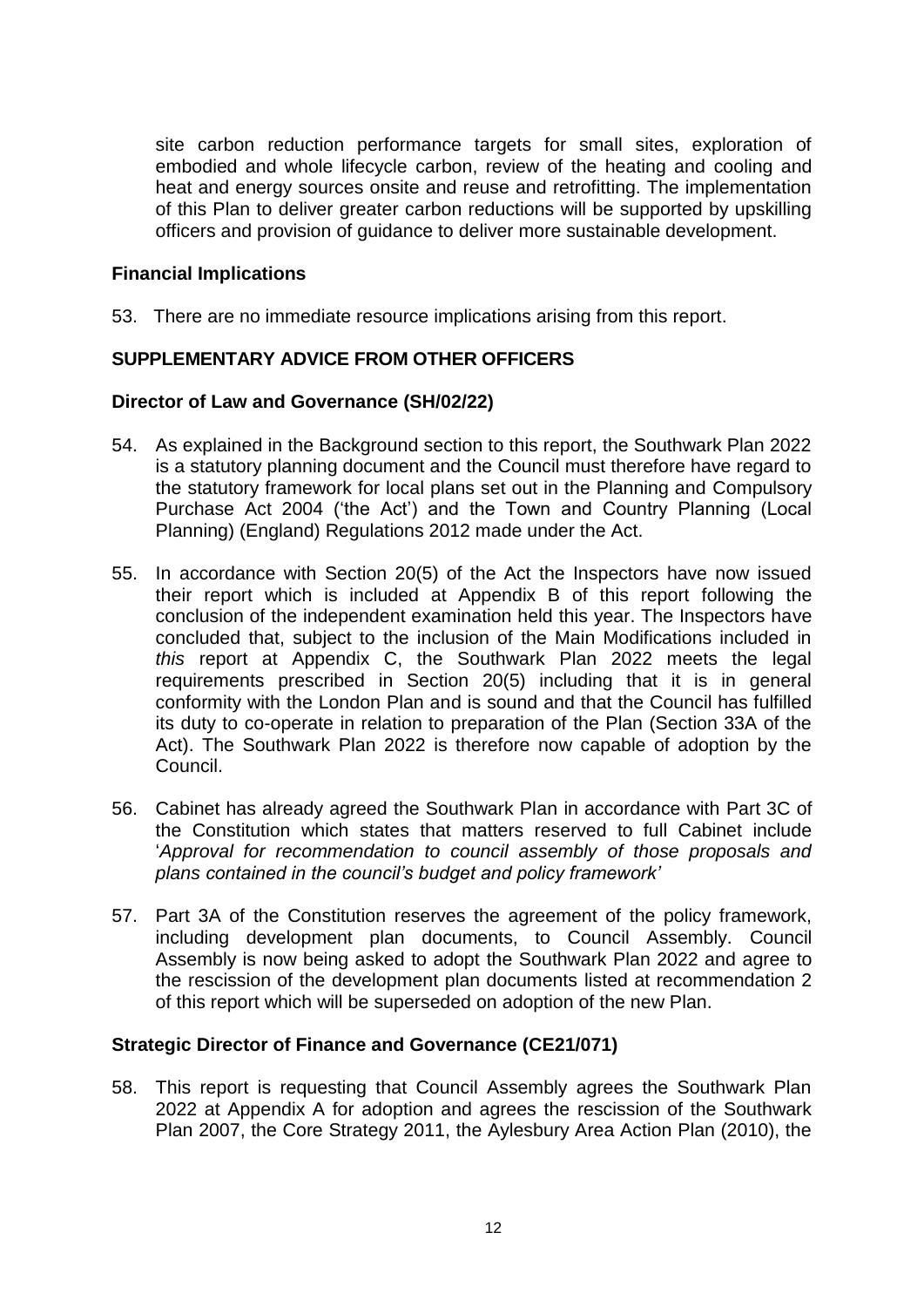Peckham and Nunhead Area Action Plan (2014) and the Canada Water Area Action Plan (2015) and also notes other recommendations of the report.

- 59. The strategic director of finance and governance notes that there are no new immediate financial implications arising from this report.
- 60. The strategic director of finance and governance expects that financial appraisals will be carried out as any new plans are developed and will be subject to future reports, including identifying the revenue or capital resources for any new commitments.
- 61. Staffing and any other costs connected with this report to be contained within existing departmental revenue budgets.

| <b>Appendices</b>                 | <b>Title</b>                                                                                                                          |
|-----------------------------------|---------------------------------------------------------------------------------------------------------------------------------------|
| Appendix A                        | Southwark Plan 2022 (adoption version)                                                                                                |
| Appendix B                        | Inspector's Report to the New Southwark Plan                                                                                          |
| Appendix C                        | Main Modifications to the New Southwark Plan (and<br>appendices)                                                                      |
| Appendix D                        | <b>Consultation Report on the Main Modifications</b>                                                                                  |
| Appendix E                        | <b>Integrated Impact Assessment</b>                                                                                                   |
| <b>Appendix F</b>                 | <b>Equalities Impact Assessment</b>                                                                                                   |
| Appendix G                        | <b>Habitats Regulation Assessment</b>                                                                                                 |
| Appendices available<br>online at | https://www.southwark.gov.uk/planning-and-building-<br>control/planning-policy-and-transport-policy/new-southwark-<br>plan?chapter=10 |

## **APPENDICES**

## **BACKGROUND DOCUMENTS**

| <b>Background Papers</b>    | <b>Held At</b>                                                                         | <b>Contact</b>        |
|-----------------------------|----------------------------------------------------------------------------------------|-----------------------|
| <b>New Southwark Plan</b>   | These can be viewed on the Council's                                                   | planningpolicy@so     |
| <b>Examination Hearings</b> | <b>YouTube page</b>                                                                    | uthwark.gov.uk        |
| <b>New Southwark Plan</b>   | https://www.southwark.gov.uk/planning-                                                 | $ $ planningpolicy@so |
| <b>Examination webpage</b>  | and-building-control/planning-policy-and-                                              | uthwark.gov.uk        |
| including all relevant      | transport-policy/new-southwark-plan                                                    |                       |
| documentation               |                                                                                        |                       |
|                             | National Planning Policy https://assets.publishing.service.gov.uk/g  planningpolicy@so |                       |
| <b>IFramework</b>           | overnment/uploads/system/uploads/attac uthwark.gov.uk                                  |                       |
|                             | hment_data/file/1005759/NPPF_July_20                                                   |                       |
|                             | 21.pdf                                                                                 |                       |